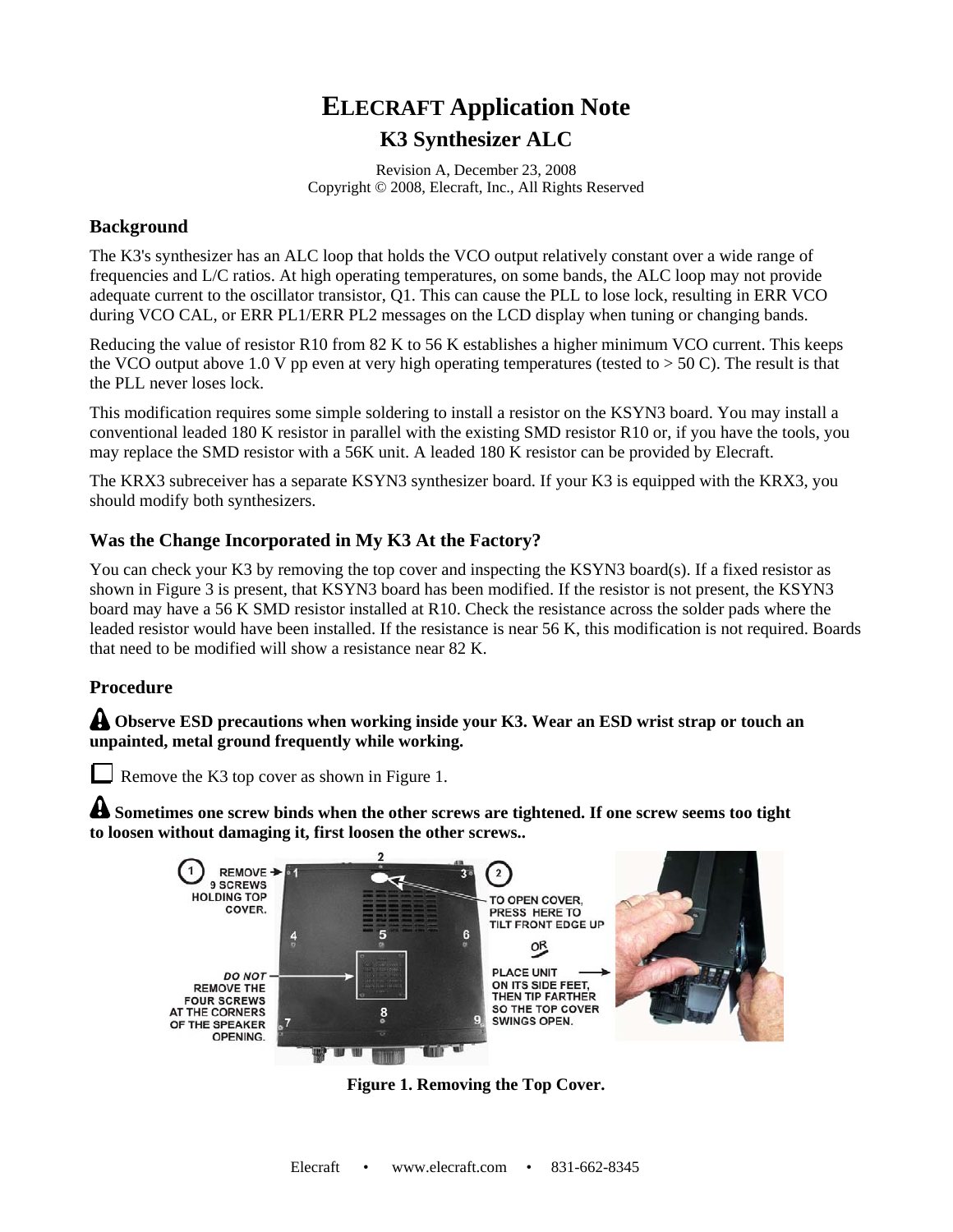Remove the KSYN3 board(s) shown in Figure 2.Each board plugs into a connector on the RF board that covers the bottom of the K3 and is held in place with two screws at the top of each board. Once the screws are loosened, you can tip the board away from the front panel shield to remove the split lock washers from the screws (if used). Unplug the TMP coaxial cables as you lift each board out. The TMP connectors are held by friction. Pull only on the metal ears of the TMP plug (see Figure 2). Do not pull on the coaxial cable itself.



**Figure 2. Removing the KSYN3 Boards.** 

 Modify each KSYN3 board as shown in Figure 3. Install the 180 K (first three colors: brn-gry-yel) leaded resistor on the front of the board as shown. This places the resistor in parallel with the existing 82 K R10. You can solder from the top of the board to avoid the possibility of creating an unwanted solder bridge. Confirm that you have properly completed the modification by checking the resistance as shown. The actual resistance reading you see may vary according to the tolerance of the resistors and your DMM.



**Figure 3. Modifying the KSYN3 Board.**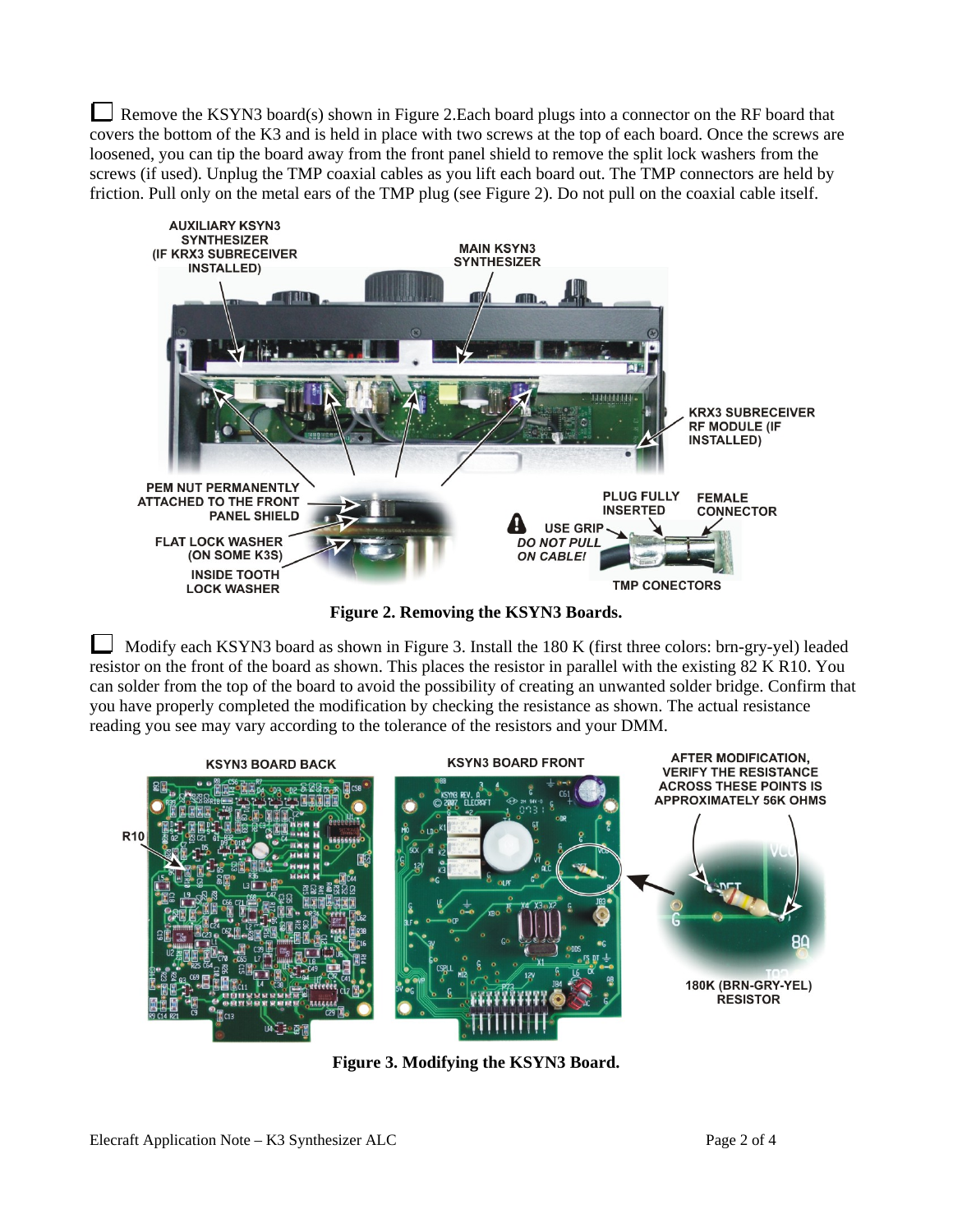Replace the KSYN3 board(s) using the hardware shown in Figure 2 and reconnect the TMP cables as shown in Figure 4. If the split lock washers were used between the boards and the PEM nuts, be sure to replace them. They prevent shorts between the back of the KSYN3 board and the shield. This is most easily done as follows:

- Place an inside tooth lock washer over each 1/4" (6.4 mm) pan head screw, then place the screw in the hole in the KSYN3 board.
- While holding the screws in place, add a split lock washer to each screw on the back side of the board. **Be sure you use split lock washers on the back of the board. Inside tooth lock washers may short out nearby circuit traces.**
- **Hold the board with the screws and washers in position by lightly pinching the corners of the board with your thumbs over the screw heads and index fingers holding the split lock washers in place on the back.**
- Position the board to mate its connector with the connector on the RF board. Be sure you have the connectors properly aligned and mate them fully so the screws line up with the PEM nuts on the front panel shield.
- Thread each screw into the PEM nut on the front panel shield. Be sure the split lock washer is still in place between the board and the PEM nut.



**Figure 4. TMP Cable Connections**